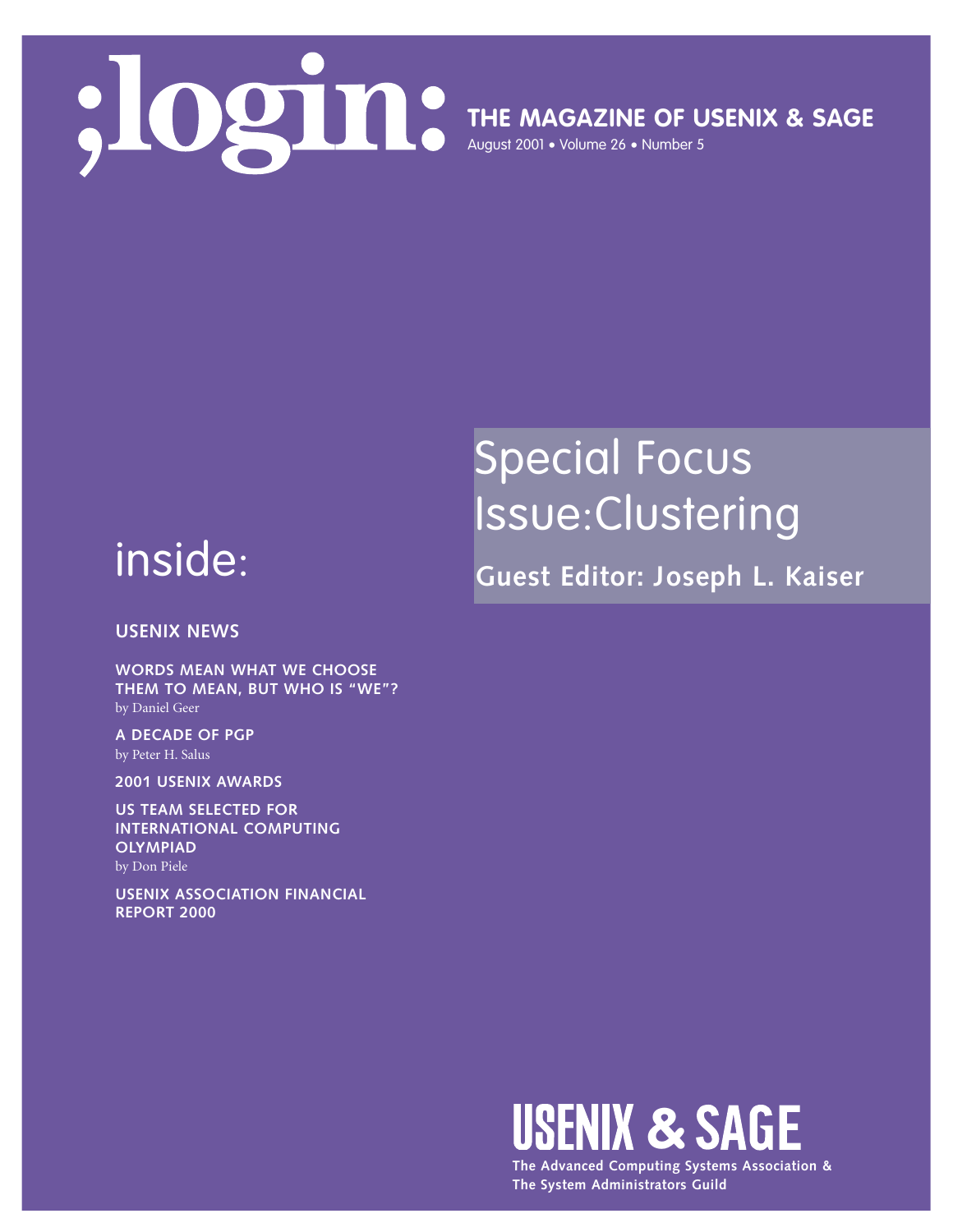# USENIX news

**Words mean what we choose them to mean, but who is "we"?**

**by Daniel Geer** President, USENIX Board of Directors



*<geer@usenix.org>*

It will come as no news to anyone reading this that the Board of Directors chose to make the USENIX Association a plaintiff in Felten, et al., v. Record Industry Association of America, et al. By the time this article is in print, the outcome of that case is likely to be no news either. Newsiness is irrelevant; as has been said, the four verities of governance are that

- 1. Most important ideas are uninteresting.
- 2. Most interesting ideas are unimportant.
- 3. Not every problem has a good solution.
- 4. Every solution has side effects.

This applies here – joining the Felten case is more important than interesting, it is not a perfect solution to anything, and it is not without side effects. Real life is messy.

There is a difference between knowledge and information, between observable fact and works of creation. Even if you agree prima facie, we are left, as we always are, with what is the definition of each of those terms. Indeed, if experience is any guide, in every issue at law the game is over after the definitions

page – the rest is just mechanics. That seems true in Felten v. RIAA as much as anywhere, and while it is up to counsel and the courts to argue the definitions of what is proprietary, what is privileged, what is opinion, what is fact, what is science, what words mean and to whom.

We choose them the similar of the main contradict the similar state of the similar state of the similar state of the similar state of the similar state of the similar state of the similar state of the similar state of the The same will be true in any issue of technology and law that we are likely to see, whether USENIX is plaintiff in another court case, whether as officers we speak on any issue, whether as members you have a chance to put your mark on matters of public or private policy. You see this collision of words and meaning in many fields – technology is not unique in that regard – but I suggest that the rate at which ideas from the technology sphere mutate from interesting to important tends to exaggerate the production of side effects and less than perfect solutions. As the second derivative of technologic innovation remains solidly positive, the pressure technology brings on public process grows more profound.

Most of us in technical fields use the word "politics" as a collective noun for the nonsensical, unavoidable interference of the uninformed and the word "marketing" as a force that can't tell important from interesting. Even if these definitions are true, so what? All of us have probably argued "privacy" with someone in the last year and, if so, have found that the meaning of that word better be well and jointly defined if the argument is to have any lasting value. This is just illustration, and a precursor.

As what technology gives becomes ever more central to modern life, regulation of it becomes ever more the focus of politics and marketing. This drives me nuts, but so what? In some ways, the Felten case is about a notably speedy conversion of a particular technology from merely novel to important enough to fight over in arenas having nothing to do with problem statements, design rigor, imple-

#### USENIX MEMBER BENEFITS

As a member of the USENIX Association, you receive the following benefits:

FREE SUBSCRIPTION TO *;login:*, the Association's magazine, published eight times a year, featuring technical articles, system administration articles, tips and techniques, practical columns on security, Tcl, Perl, Java, and operating systems, book and software reviews, summaries of sessions at USENIX conferences, and reports on various standards activities.

ACCESS TO *;login:* online from October 1997 to last month *http://www.usenix.org/ publications/login/login.html.*

ACCESS TO PAPERS from the USENIX Conferences online starting with 1993 *http://www.usenix.org/publications/library/ index.html*.

THE RIGHT TO VOTE on matters affecting the Association, its bylaws, and election of its directors and officers.

OPTIONAL MEMBERSHIP in SAGE, the System Administrators Guild.

DISCOUNTS on registration fees for all USENIX conferences.

DISCOUNTS on the purchase of proceedings and CD-ROMs from USENIX conferences.

SPECIAL DISCOUNTS on a variety of products, books, software, and periodicals. See *http://www.usenix.org/membership/ specialdisc.html* for details.

#### FOR MORE INFORMATION REGARDING MEMBERSHIP OR BENEFITS, PLEASE SEE

*http://www.usenix.org/ membership/membership.html*

#### OR CONTACT

*office@usenix.org* Phone: +1 510 528 8649

#### FOR INFORMATION ABOUT CONFERENCES, PLEASE SEE

*http://www.usenix.org/ events/events.html*

#### OR CONTACT

*conference@usenix.org* Phone: +1 510 528 8649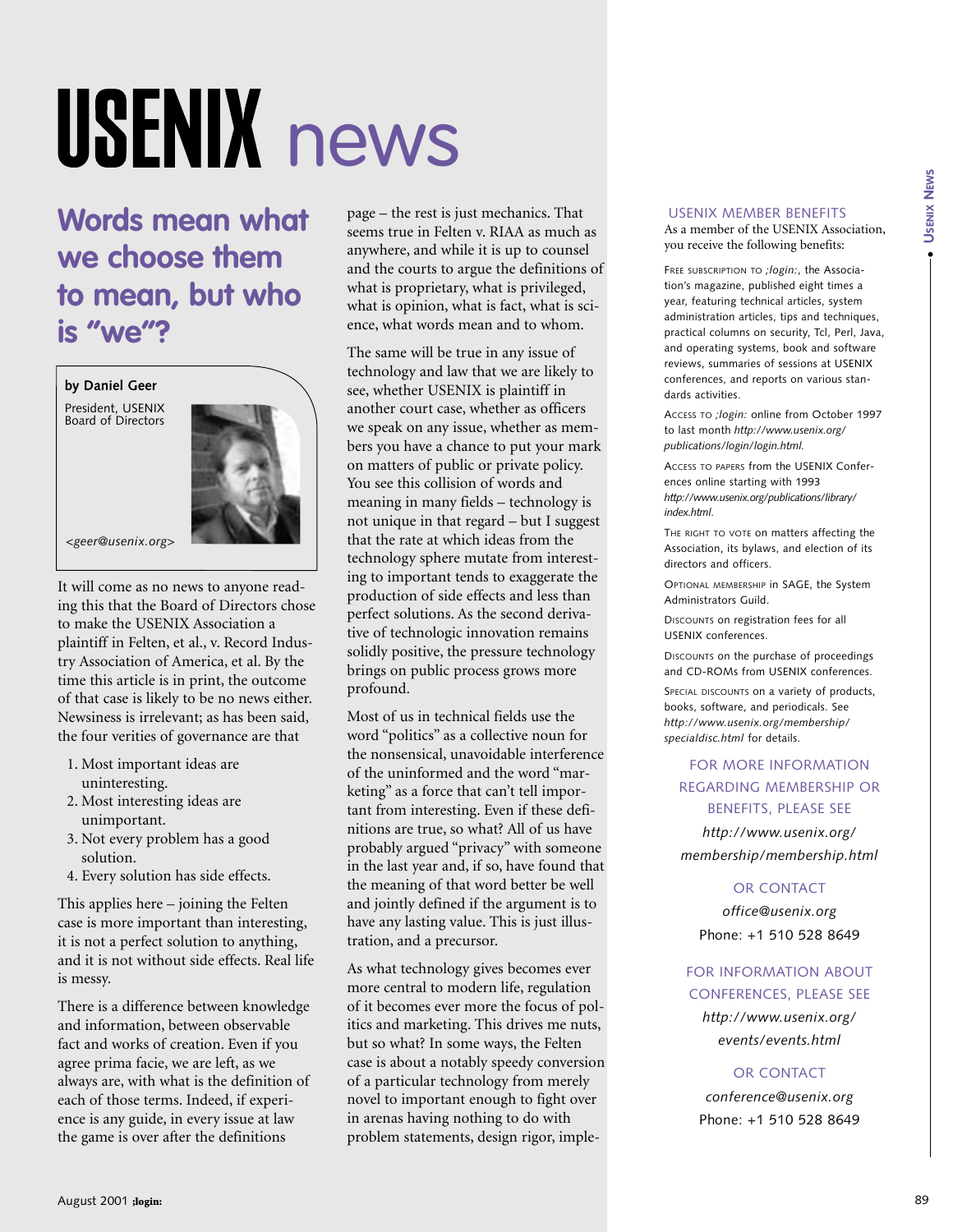mentation methodologies, or version control. If the technology weren't compelling in some way, it wouldn't be worth fighting over.

What I know as Putt's Law is that "Technology is dominated by two kinds of people, those who understand what they do not manage and those who manage what they do not understand." As long as the rate of change is accelerating, the above can only remain true. So, and this is the point, USENIX as an association will have to wade into fights from time to time absolutely as a side effect of how important technology has become. This is a distraction to what we like to do and to what we do well, but we ignore such moments at our collective peril. You, as individual members, face the same issues every day and all of us here will have to become much more expert in policy and law than we'd ever want to be in proportion to our success in, by our technology, putting a dent in the universe.

### **A decade of PGP**

**by Peter H. Salus** USENIX Historian *<peter@matrix.net>*

Well, I goofed.

I missed an important anniversary. June 5 was the 10th anniversary of the release of PGP 1.0.

So here I am, a few weeks late. My apologies. I'll let Phil Zimmerman tell the tale himself.

"It was on this day in 1991 that I sent the first release of PGP to a couple of my friends for uploading to the Internet. First, I sent it to Allan Hoeltje, who posted it to Peacenet, an ISP that specialized in grassroots political organizations, mainly in the peace movement. Peacenet was accessible to political activists all over the world. Then, I uploaded it to Kelly Goen, who proceeded to upload it to a Usenet newsgroup that specialized in distributing source code. At my request, he marked the Usenet posting as "US only." Kelly also uploaded it to many BBS systems around the country. I don't recall if the postings to the Internet began on June 5th or 6th.

"It may be surprising to some that back in 1991, I did not yet know enough about Usenet newsgroups to realize that a "US only" tag was merely an advisory tag that had little real effect on how Usenet propagated newsgroup postings. I thought it actually controlled how Usenet routed the posting. But back then, I had no clue how to post anything on a newsgroup, and didn't even have a clear idea what a newsgroup was.

"It was a hard road to get to the release of PGP. I missed five mortgage payments developing the software in the first half of 1991. To add to the stress, a week before PGP's first release, I discovered the existence of another email encryption standard called Privacy Enhanced Mail (PEM), which was backed by several big companies, as well as RSA Data Security. I didn't like PEM's design, for several reasons. PEM used 56-bit DES to encrypt messages, which I did not regard as strong cryptography. Also, PEM absolutely required every message to be signed, and revealed the signature outside the encryption envelope, so that the message did not have to be decrypted to reveal who signed it. Nonetheless, I was distressed to learn of the existence of PEM only one week before PGP's release. How could I be so out of touch to fail to notice something as important as PEM? I guess I just had my head down too long,

#### USENIX BOARD OF DIRECTORS

Communicate directly with the USENIX Board of Directors by writing to *<board@usenix.org>*.

#### PRESIDENT:

Daniel Geer *<geer@usenix.org>* VICE PRESIDENT:

Andrew Hume *<andrew@usenix.org>*

SECRETARY:

Michael B. Jones *<mike@usenix.org>* TREASURER:

Peter Honeyman *<honey@usenix.org>*

#### DIRECTORS:

John Gilmore *<john@usenix.org>* Jon "maddog" Hall *<maddog@usenix.org>* Marshall Kirk McKusick *<kirk@usenix.org>* Avi Rubin *<avi@usenix.org>*

EXECUTIVE DIRECTOR:

Ellie Young *<ellie@usenix.org>*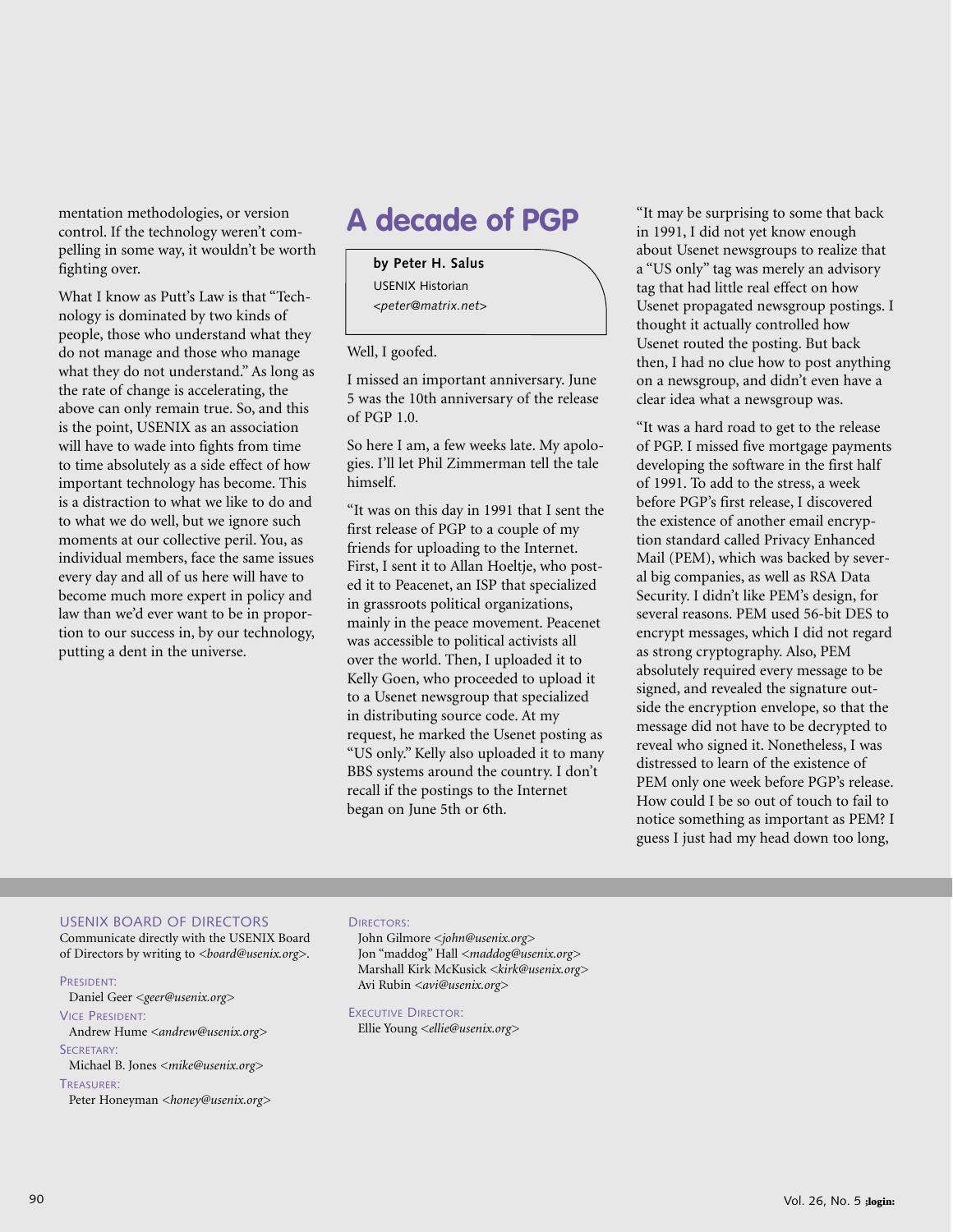●

writing code. I fully expected PEM to crush PGP, and even briefly considered not releasing PGP, since it might be futile in the face of PEM and its powerful backers. But I decided to press ahead, since I had come this far already, and besides, I knew that my design was better aligned with protecting the privacy of users.

"After releasing PGP, I immediately diverted my attention back to consulting work, to try to get caught up on my mortgage payments. I thought I could just release PGP 1.0 for MSDOS, and leave it alone for awhile, and let people play with it. I thought I could get back to it later, at my leisure. Little did I realize what a feeding frenzy PGP would set off. Apparently, there was a lot of pent-up demand for a tool like this. Volunteers from around the world were clamoring to help me port it to other platforms, add enhancements, and generally promote it. I did have to go back to work on paying gigs, but PGP continued to demand my time, pulled along by public enthusiasm.

"I assembled a team of volunteer engineers from around the world. They ported PGP to almost every platform (except for the Mac, which turned out to be harder). They translated PGP into foreign languages. And I started designing the PGP trust model, which I did not

have time to finish in the first release. Fifteen months later, in September 1992, we released PGP 2.0, for MSDOS, several flavors of UNIX, Commodore Amiga, Atari, and maybe a few other platforms, and in about 10 foreign languages. PGP 2.0 had the now-famous PGP trust model, essentially in its present form.

"It was shortly after PGP 2.0's release that US Customs took an interest in the case. Little did they realize that they would help propel PGP's popularity, helping to ignite a controversy that would eventually lead to the demise of the US export restrictions on strong cryptography.

"Today, PGP remains just about the only way anyone encrypts their email. And now there are a dozen companies developing products that use the OpenPGP standard, all members of the OpenPGP Alliance, at *<http://www.openpgp.org>*.

"What a decade it has been."

Indeed, Phil. We're now at PGP 7.0.3; and we're all indebted to Phil and to the many volunteers.

The year 1991 was important: PGP, the Web, Linux. They're all 10 years old!

(BTW, my VAX 750 version of the 7th edition "User's Manual" is dated June 1981 – 20 years!)

## **2001 USENIX Awards**

Every year USENIX acknowledges the contribution of exemplary members of the computing systems community through its Lifetime Achievement Award and Software Tools User Group Award. The USENIX Lifetime Achievement Award recognizes and celebrates singular contributions to the UNIX community in both intellectual achievement and service that are not recognized in any other forum. The STUG award recognizes significant contributions to the general community, which reflect the spirit and character of those who came together to form the Software Tools User Group (STUG).

This year we are pleased to announce the following recipients of these two awards:

#### **USENIX Lifetime Achievement Award**

The 2001 USENIX Lifetime Achievement Award recipient is the GNU Project and all its contributors, for the ubiquity, breadth and quality of its freely available redistributable and modifiable software, which has enabled a generation of research and commercial development.

GNU Project software tools have changed the way the computer world

#### USENIX SUPPORTING MEMBERS

Addison-Wesley Kit Cosper Earthlink Network Edgix Interhack Corporation Interliant Lessing & Partner Linux Security, Inc. Lucent Technologies Microsoft Research Motorola Australia Software Centre New Riders Publishing

Nimrod AS O'Reilly & Associates Inc. Raytheon Company Sams Publishing The SANS Institute Sendmail, Inc. Smart Storage, Inc. Sun Microsystems, Inc. Sybase, Inc. Syntax, Inc. Taos: The Sys Admin Company TechTarget.com UUNET Technologies, Inc.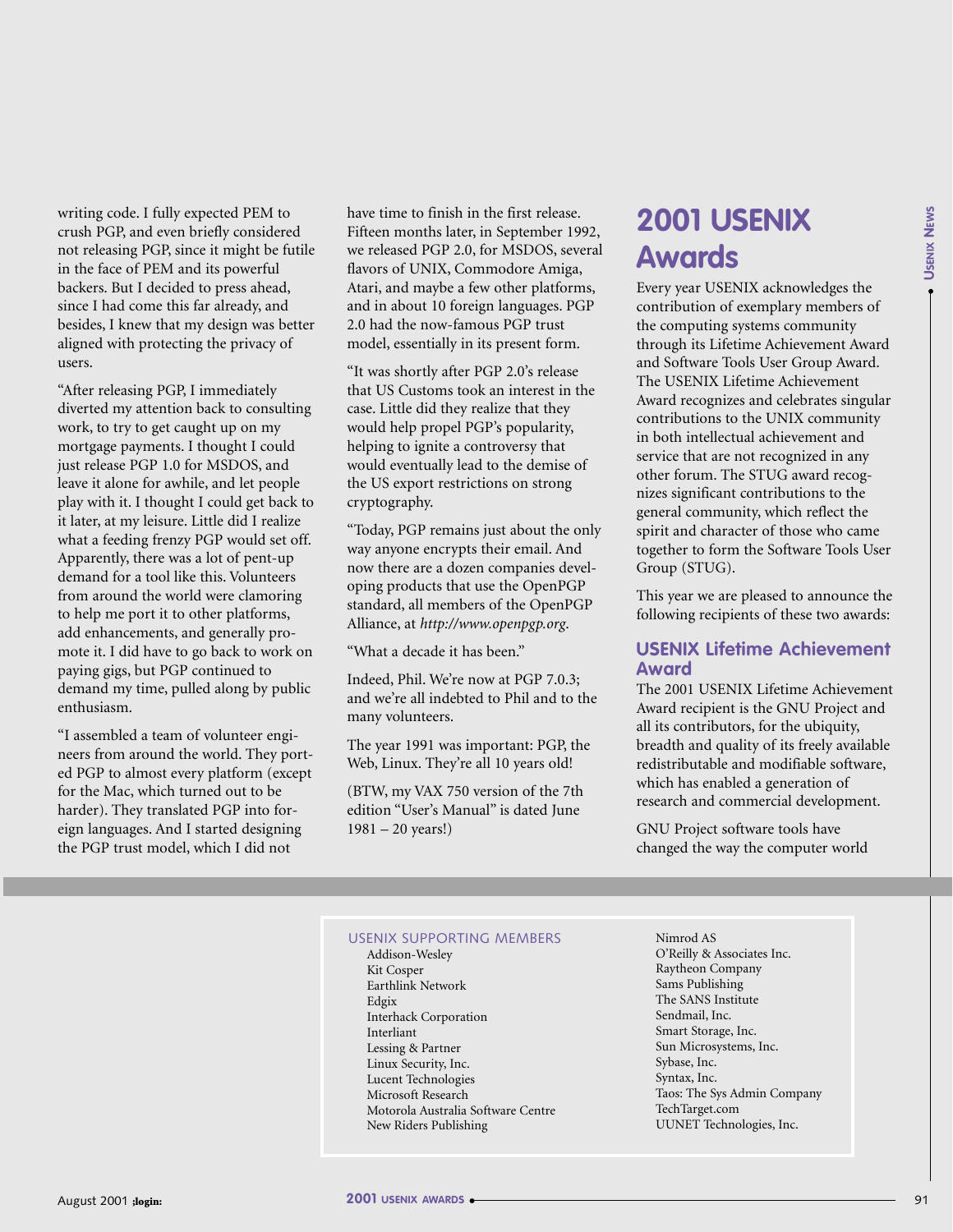operates. Today it is difficult to imagine how most of us could do systems work without tools that originated with or derived from GNU code. Much wideranging research is based on GNU tools. And in the computing world at large, millions of us have benefited and continue to benefit from the hard work and insight of the GNU Project.

Four aspects of the GNU Project merit special attention:

1. Its scope: GNU took on the whole enchilada, from the kernel to games, from the compiler to the libraries, from windowing systems to security authentication systems.



*Some of the people who contributed to the GNU Project*

- 2. Its quality: Bucking the current trend, where it is routine for software to fail, GNU software works.
- 3. The GNU community: From the start, the GNU Project has been a collaborative effort. Hundreds, and eventually thousands, of contributors, work together in the best hacker tradition.
- 4. Its provision for access to source: Although somewhat controversial, the GNU Public License and its variants solve a critical problem: how does a programmer ensure that everyone can access and modify his or her code?

The cumulative effect of the GNU Project has been revolutionary, permeating our technical lives at an ever-increasing pace since the project began in 1984. The USENIX Association's Lifetime Achievement Award for 2001 goes to the GNU Project in recognition of its achievements.

For more information about the awards, please visit:

*<http://www.usenix.org/directory/awards.html>*

#### **The Software Tools User Group Award**

The 2001 Software Tools Award (STUG) recipients are those who contributed to the development of Kerberos, a security system that set the standard for authentication and key management in distributed systems.

> Kerberos is based on the revolutionary Needham and Schroeder protocol of 1978. It is a prime example of how to turn a theoretical result into a useful system. The need for authenticating users and services in a distributed environment is critical, and Kerberos provides a solution that is secure, relatively simple to administer, and scalable. Because of this, Kerberos has been implemented as part of the Distributed Computer Environment (DCE), the Andrew File Sys-

tems (AFS), and is

also part of Windows 2000. No single security system has had as much impact on the way security is managed in distributed networks as Kerberos. For more information about the



awards, please visit *<http://www.usenix.org/directory/stug.html>*

*Ted T'so accepting the STUG Award on behalf of the Kerberos developers*

## **US Team Selected For International Computing Olympiad**

**by Don Piele** USACO Director *piele@cs.uwp.edu*

Four of the top young computer programmers in the United States have earned places on the USA Computing Olympiad (USACO) IOI team. The four – Reid Barton of Arlington, Mass.; Tom Widland of Albuquerque, NM; Vladimir Novakovski of Springfield, MA; and Steve Sivek, of Burke, VA – were selected from a field of fifteen candidates during a recently completed training camp at the University of Wisconsin-Parkside.

The team will now represent the US in the International Olympiad in Informatics. The competition will be held in Tampere, Finland, July 14 to 21, 2001.

Barton, a home-schooled high school senior and returning team member, won a gold medal at last year's International Olympiad in Beijing, China. He is joined by Widland, a senior at Albuquerque Academy, and juniors Novakovski and Sivek who attend Thomas Jefferson High School for Science and Technology in Alexandria, VA.

USACO team members were among 15 high school students invited to the training camp. The invitation was made on the strength of their scores on three Internet programming competitions and the US Open. More than 300 students across the country competed for the right to attend the camp.

USENIX sponsors the USACO. Find out more about the IOI team at *<http://www.usaco.org>*.

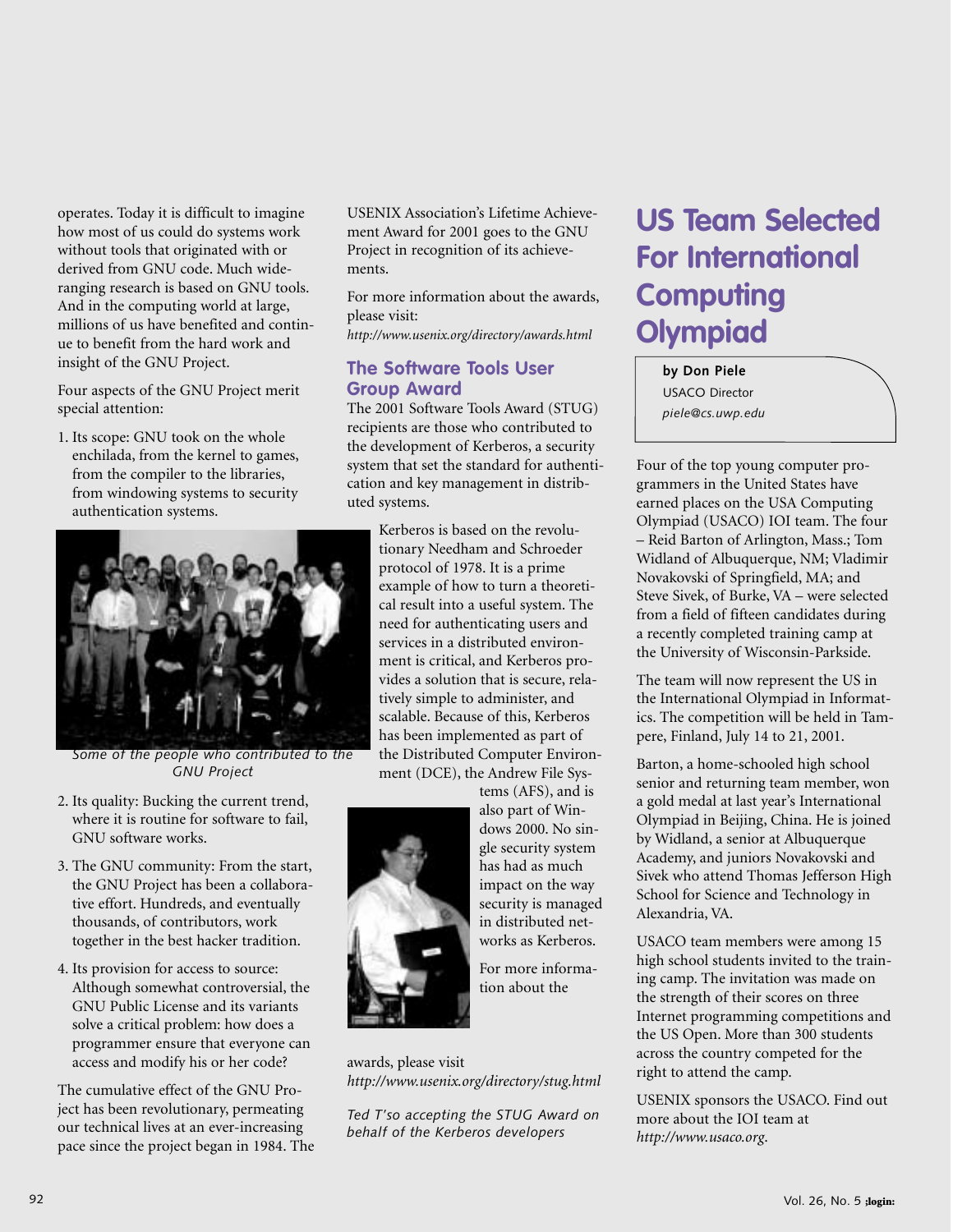## **USENIX Association Financial Report 2000**

The following information is provided as an annual report of the USENIX Association, and represents the Association's statement of revenue and expenses for the year. Accompanying the statements are several charts that illustrate where your membership dues go. The Association's complete financial statements for the fiscal year ended December 31, 2000 are available on request from the USENIX Association.

The USENIX Association completed fiscal year 2000 with a net operating surplus of \$205,031.

Membership for both USENIX and SAGE tops 10,000 members. Sixty-five percent of individual members are also members of SAGE.

#### **Member Dues**

Chart 1 shows the total membership dues income (almost \$950,000 in 2000) divided by type of membership. Chart 2 presents how those dues were spent. (Note that income from our conferences cover all costs of the conference department and staff, exhibition, and marketing.) Chart 3 shows how the USENIX administrative expenses were allocated. (The "other" category covers such items as taxes, licenses, bank charges and miscellaneous expenses.) Chart 4 indicates where most of the money allocated to Good Works/special projects and standards activities were spent (\$977,000) in 2000. (See the USENIX Web site at *<http://www.usenix.org/about/goodworks.html>* for a description of our Good Works program. These funds come from the income generated by the USENIX conferences and interest income from the Association's reserve fund.)



Charts 5 and 6 deal with SAGE income (around \$306,000 in 2000) and direct expenses (almost \$250,000). Allocated expenses (staff and overhead) are not reflected in the direct expenses chart.

#### **Members Services**

In 2000, member dues increased to \$95 for an individual membership. Affiliate membership dues increased to \$90. (All other membership dues categories, including SAGE, remained unchanged.) Eight issues of *;login:* were published. For



the first time, online issues of *;login:* over a year old were made freely available to everyone. In addition, all standards reports, USENIX and SAGE news, conference reports, book reviews, and the "Using Java" columns were made available to everyone. Members were given access to feature articles less than a year old.

#### **Conferences**

In 2000, USENIX hosted four major conferences (USENIX Annual Technical, LISA, Security, and the Annual Linux Showcase) and four smaller symposia

(OSDI/WIESS, Windows Systems, LISA-NT, and Tcl/Tk). Over 6500 people attended these events. Conference fees increased in 2000 to \$435 for a three-day conference and \$410 for a two-day symposium. Tutorial fees increased by \$50 per day. Tutorials continued to be popular, and provide a significant proportion of revenue for the Association (around 43% in 2000). Membership as well as new and/or smaller conferences (e.g., ALS, OSDI, Tcl/Tk, NT) operate at a

loss . Revenues exceeded expenses for three of the conferences including the Annual Technical, LISA, and Security. Conference proceedings of prior years were made freely available to everyone. Members were also given access to papers from conferences less than a year old.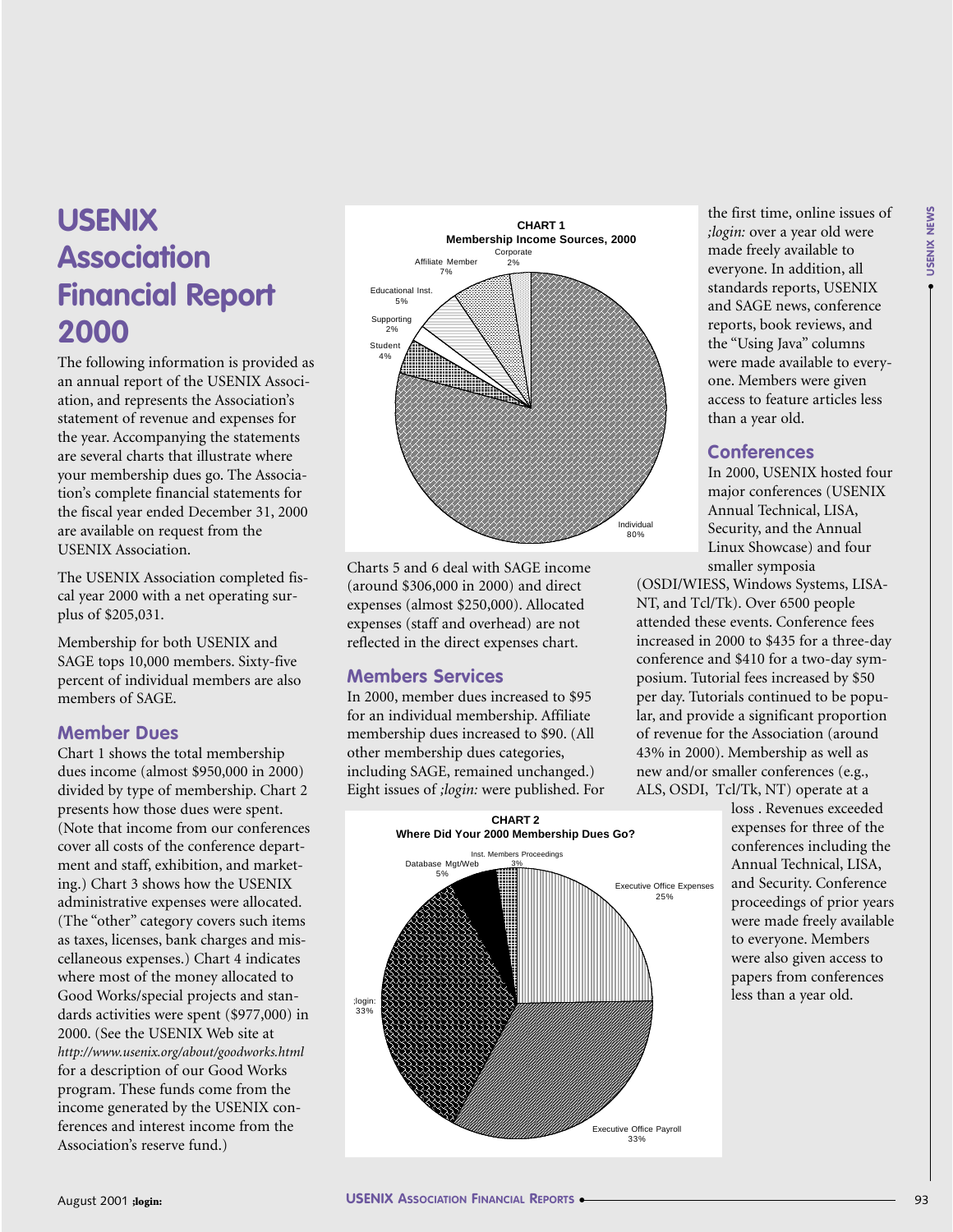

**CHART 4 Projects and Good Works, 2000**





#### **Projects and Good Works**

The Association's healthy year-end budget was supported by strong returns on investments, which netted \$295,474 for the Good Works program. USENIX allocated over \$1,100,000 for its Good Works program, and spent nearly all of it in 2000. These funds are used to provide stipends to students to attend USENIX conferences, scholarships, support of student research, promote outreach to students on campuses, as well as several innovative, computing-related projects. The student stipend program offers travel grants to enable full-

time students to attend USENIX conferences and symposia. Over 360 institutions have been represented in the USENIX Student Stipend Program. To date, 113 schools have designated outreach representatives. The Student Program provides funding for scholarships and student research projects. In 2000, USENIX, in conjunction with Stichting NLnet of The Netherlands, initiated an international research exchange program for computer software-related networking technologies, called ReX. For more

information about Student Programs, see:

*<http://www.usenix.org/students/students.html>*.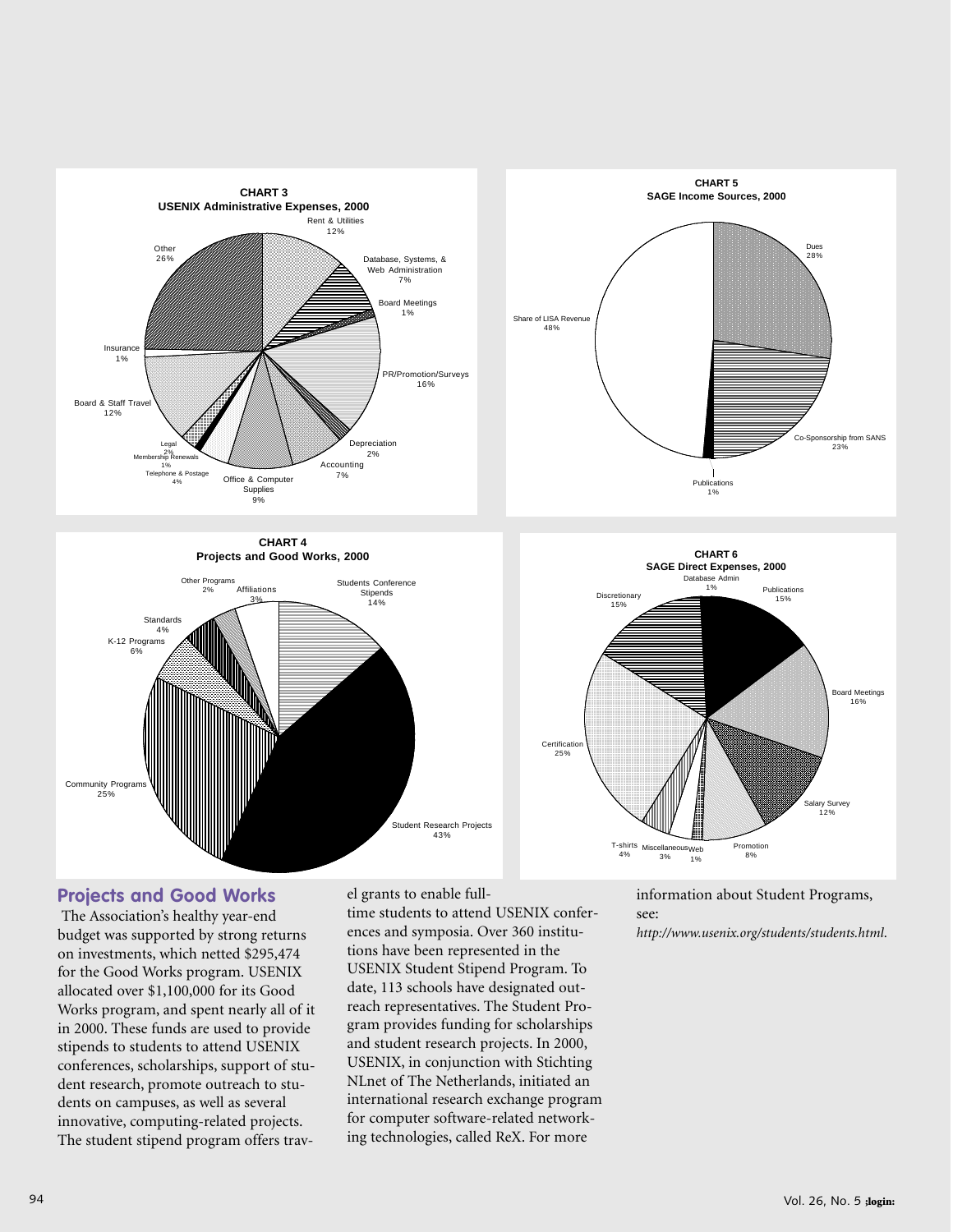|   | <b>STATEMENTS OF CASH FLOWS</b><br>For the Years Ended December 31, 2000 and 1999 |                 |                 |
|---|-----------------------------------------------------------------------------------|-----------------|-----------------|
|   |                                                                                   |                 |                 |
|   |                                                                                   |                 |                 |
|   |                                                                                   | 2000            | 1999            |
|   |                                                                                   |                 |                 |
|   | <b>CASH FLOWS FROM OPERATING ACTIVITIES</b>                                       |                 |                 |
|   | Increase in net assets                                                            | \$<br>88,838    | \$<br>2,257,807 |
|   | Adjustments to reconcile increase in net assets                                   |                 |                 |
|   | to net cash provided by/(used for) operating activities:                          |                 |                 |
|   | Depreciation                                                                      | 67,545          | 44,498          |
|   | Realized & unrealized gains on investments                                        | 348,608         | (2,011,441)     |
|   | Decr/(Incr) in receivables                                                        | (249, 427)      | (54, 841)       |
|   | Decr/(Incr) in inventory                                                          | (1,605)         | 3,767           |
|   | Decr/(Incr) in prepaid expense                                                    | (36, 281)       | 54,564          |
|   | Incr/(Decr) in accrued expenses                                                   | 725,661         | (96, 864)       |
|   | Incr/(Decr) in deferred revenue                                                   | 39,350          |                 |
|   |                                                                                   |                 |                 |
|   | Total adjustments                                                                 | 893,851         | (2,060,317)     |
|   |                                                                                   |                 |                 |
|   | Net cash provided by operating activities                                         | 982.689         | 197,490         |
|   | CASH FLOWS PROVIDED BY/(USED FOR) INVESTING ACTIVITIES:                           |                 |                 |
|   | Receipt of restricted funds [Note 9]                                              |                 |                 |
|   | Purchase of investments                                                           | (6,490,624)     | (9,658,833)     |
|   | Sale of investments                                                               | 5,812,861       | 9,563,269       |
|   | Purchase of property & equipment                                                  | (199, 911)      | (74, 236)       |
|   |                                                                                   |                 |                 |
|   | Net cash used for investing activities                                            | (877, 674)      | (169, 800)      |
|   |                                                                                   |                 |                 |
|   | Net change in cash & equivalents                                                  | 105,015         | 27,690          |
|   | Cash & equivalents, beginning of year                                             | 2,107,048       | 2,079,358       |
| 4 |                                                                                   |                 |                 |
|   | Cash & equivalents, end of year                                                   | \$<br>2,212,063 | \$<br>2,107,048 |

#### **STATEMENTS OF FINANCIAL POSITION As of December 31, 2000 and 1999**

|                                                                                                  | Depreciation<br>Decr/(Incr) in receivables<br>Decr/(Incr) in inventory<br>Decr/(Incr) in prepaid expense<br>Incr/(Decr) in accrued expenses<br>Incr/(Decr) in deferred revenue | Realized & unrealized gains on investments                               | 67,545<br>348,608<br>(249, 427)<br>(1,605)<br>(36, 281)<br>725,661<br>39,350 | 44,498<br>(2,011,441)<br>(54, 841)<br>3,767<br>54,564<br>(96, 864)<br>$\sim$ |             |
|--------------------------------------------------------------------------------------------------|--------------------------------------------------------------------------------------------------------------------------------------------------------------------------------|--------------------------------------------------------------------------|------------------------------------------------------------------------------|------------------------------------------------------------------------------|-------------|
|                                                                                                  | Total adjustments                                                                                                                                                              |                                                                          |                                                                              | 893,851                                                                      | (2,060,317) |
|                                                                                                  |                                                                                                                                                                                | Net cash provided by operating activities                                | 982,689                                                                      | 197,490                                                                      |             |
|                                                                                                  |                                                                                                                                                                                | CASH FLOWS PROVIDED BY/(USED FOR) INVESTING ACTIVITIES:                  |                                                                              |                                                                              |             |
|                                                                                                  | Purchase of investments<br>Sale of investments                                                                                                                                 | Receipt of restricted funds [Note 9]<br>Purchase of property & equipment | (6,490,624)<br>5,812,861<br>(199, 911)                                       | (9,658,833)<br>9,563,269<br>(74, 236)                                        |             |
|                                                                                                  |                                                                                                                                                                                | Net cash used for investing activities                                   | (877, 674)                                                                   | (169, 800)                                                                   |             |
|                                                                                                  |                                                                                                                                                                                | Net change in cash & equivalents                                         |                                                                              | 105,015                                                                      | 27,690      |
| <b>STATEMENTS OF FINANCIAL POSITION</b>                                                          |                                                                                                                                                                                | Cash & equivalents, beginning of year                                    |                                                                              | 2,107,048                                                                    | 2,079,358   |
| As of December 31, 2000 and 1999                                                                 | Cash & equivalents, end of year                                                                                                                                                |                                                                          | \$                                                                           | $2,212,063$ \$                                                               | 2,107,048   |
| <b>ASSETS</b>                                                                                    | 2000                                                                                                                                                                           | 1999                                                                     |                                                                              |                                                                              |             |
| <b>Current Assets</b><br>Cash & cash equivalents<br>Receivables<br>Prepaid expenses<br>Inventory | \$<br>2,212,063<br>\$<br>364,982<br>94,123<br>20,149                                                                                                                           | 2,107,048<br>115,555<br>57,841<br>18,544                                 |                                                                              |                                                                              |             |
| Total current assets                                                                             | 2,691,317                                                                                                                                                                      | 2,298,988                                                                |                                                                              |                                                                              |             |
| Investments at fair market value                                                                 | 8,084,438                                                                                                                                                                      | 7,755,283                                                                |                                                                              |                                                                              |             |
| Property and Equipment<br>Office furniture and equipment<br>Less: accumulated depreciation       | 497,378<br>(209, 984)                                                                                                                                                          | 297,467<br>(142, 439)                                                    |                                                                              |                                                                              |             |
| Net property and equipment                                                                       | 287,394                                                                                                                                                                        | 155,028                                                                  |                                                                              |                                                                              |             |
|                                                                                                  | 11,063,149                                                                                                                                                                     | 10,209,299                                                               |                                                                              |                                                                              |             |
| <b>LIABILITIES AND NET ASSETS</b>                                                                |                                                                                                                                                                                |                                                                          |                                                                              |                                                                              |             |
| Liabilities<br>Accrued expenses<br>Deferred Revenue                                              | \$<br>860,225<br>\$<br>39,350                                                                                                                                                  | 134,564<br>$\mathbf{r}$                                                  |                                                                              |                                                                              |             |
| <b>Total liabilities</b>                                                                         | 899,575                                                                                                                                                                        | 134,564                                                                  |                                                                              |                                                                              |             |
| <b>Net Assets</b><br><b>Temporarily Restricted Assets</b><br><b>Unrestricted Net Assets</b>      | 51,000<br>10,112,574                                                                                                                                                           | 10,074,735                                                               |                                                                              |                                                                              |             |
| <b>Net Assets</b>                                                                                | 10,163,574                                                                                                                                                                     | 10,074,735                                                               |                                                                              |                                                                              |             |
|                                                                                                  | \$<br>11,063,149<br>\$                                                                                                                                                         | 10,209,299                                                               |                                                                              |                                                                              |             |
| August 2001 ;login:                                                                              | <b>FINANCIAL REPORTS .</b>                                                                                                                                                     |                                                                          |                                                                              |                                                                              | 95          |